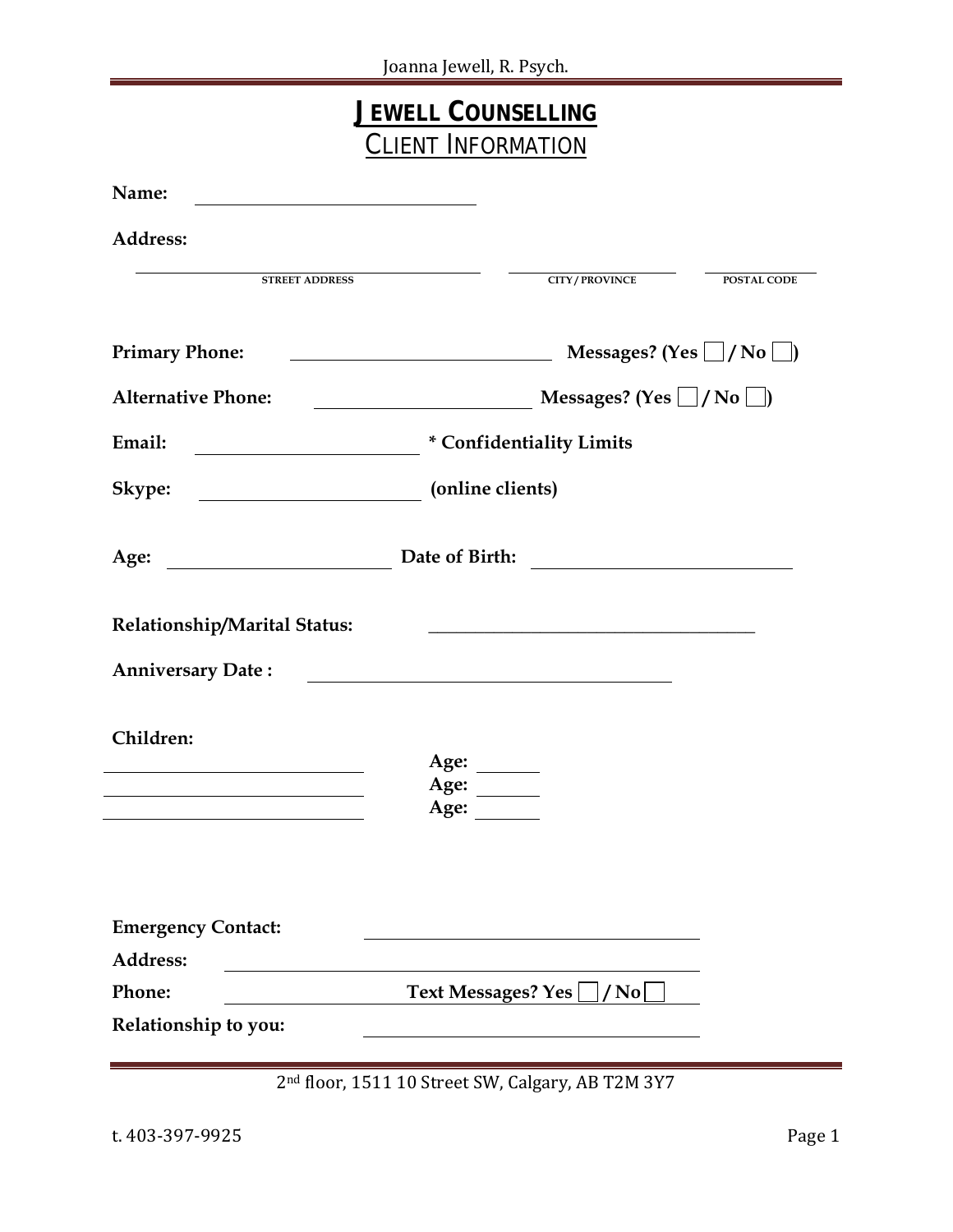## **JEWELL COUNSELLING** CLIENT INFORMATION

| How did you<br>find me?:                                                                                              |                                         |  |
|-----------------------------------------------------------------------------------------------------------------------|-----------------------------------------|--|
| If online, what search words did you use?:                                                                            |                                         |  |
| Education / Work / Military / Hobbies:                                                                                |                                         |  |
| If you are currently going to school, where? What are you studying?_____________                                      |                                         |  |
| High School degree? Year graduated______________ OR GED? Year obtained ____                                           |                                         |  |
| Other education and degrees including trade schools:                                                                  |                                         |  |
| <b>School/Degree</b>                                                                                                  | Focus of Study Year Completed/Graduated |  |
| Occupation:                                                                                                           |                                         |  |
| the control of the control of the control of the control of the control of the control of                             | How Long?                               |  |
| <b>Place of Employment:</b>                                                                                           |                                         |  |
| <u> 1944 - Johann John Harry Barbara, martin a shekara 1950 - 1951 - 1952 - 1953 - 1954 - 1955 - 1956 - 1957 - 19</u> | How Long? <b>__________________</b>     |  |
| City/State:                                                                                                           |                                         |  |
|                                                                                                                       |                                         |  |
| If not employed, how long has it been since you worked?<br><u>Letting</u>                                             |                                         |  |
|                                                                                                                       |                                         |  |
|                                                                                                                       |                                         |  |

What other types of work have you done in the past?\_\_\_\_\_\_\_\_\_\_\_\_\_\_\_\_\_\_\_\_\_\_\_\_\_\_\_\_\_\_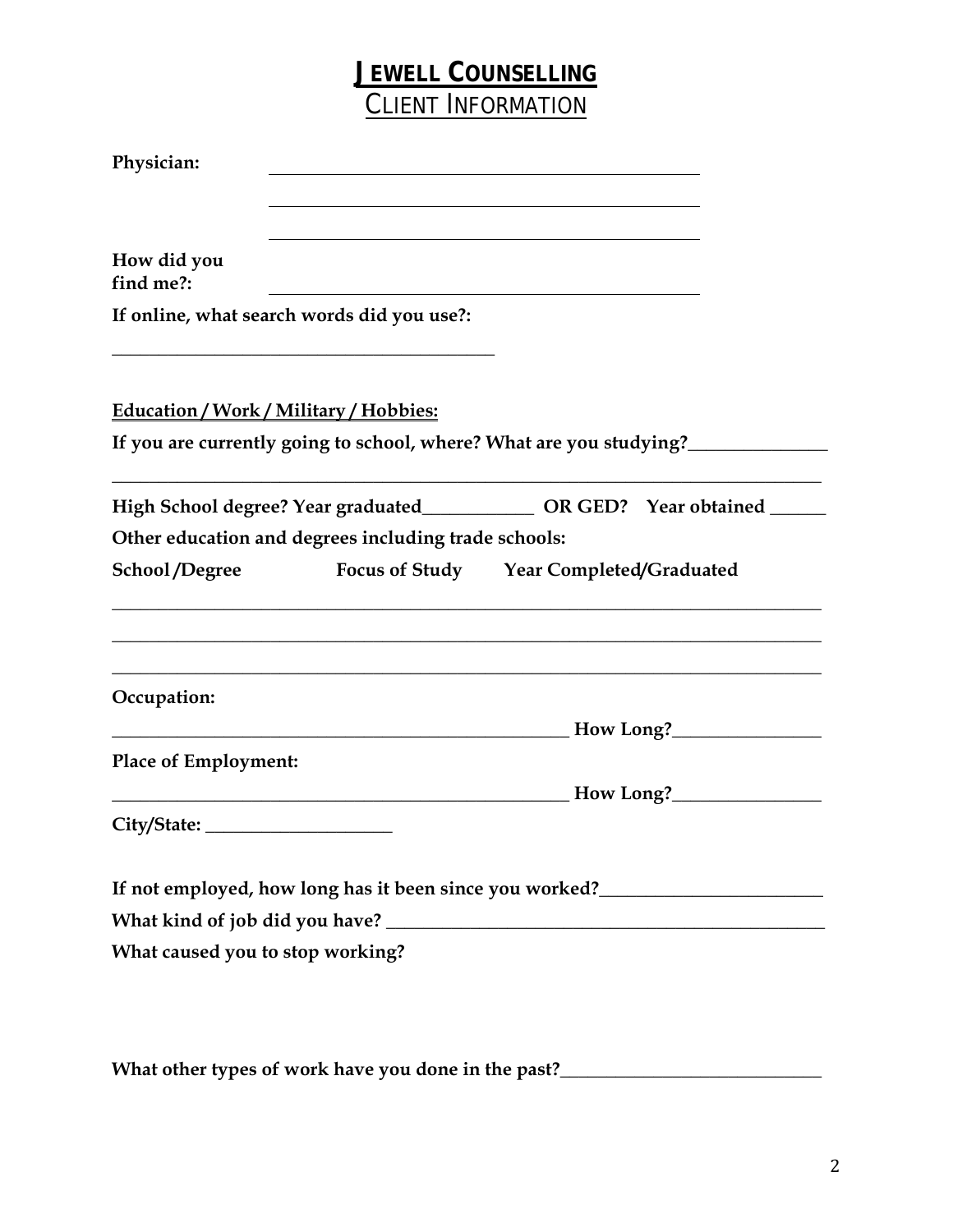# **JEWELL COUNSELLING** CLIENT INFORMATION

Have you ever been or are you now in the military? Yes  $\Box$  / No  $\Box$ 

**What do you do in your spare time? Hobbies, interests, etc.** 

### **Prior Life Experience**

L

**Which of the following have you experienced (either currently or in the past)? Please check all that apply.** 

| <b>Physical Abuse</b>                                                               |        | <b>Concerns About</b><br>Eating/Food |  | Depression                                        |  |
|-------------------------------------------------------------------------------------|--------|--------------------------------------|--|---------------------------------------------------|--|
| Death of a<br><b>Close Family</b><br>Member                                         | $\Box$ | <b>Parents</b><br>Separation/Divorce |  | Difficulty in<br><b>Intimate</b><br>Relationships |  |
| Drug or<br><b>Alcohol Abuse</b>                                                     |        | <b>Panic Attacks</b>                 |  | <b>Physical Health</b><br>Concerns                |  |
| <b>Sexual</b><br>Assault/Abuse                                                      |        | <b>Attempted Suicide</b>             |  | <b>Other Significant</b><br>Concerns              |  |
| Which of the above continue to be a problem for you?                                |        |                                      |  |                                                   |  |
| Do you have current concerns about alcohol use? Yes $\Box/N$ o                      |        |                                      |  |                                                   |  |
| Do you have concerns about illegal drug use? $Yes \mid /No \mid$                    |        |                                      |  |                                                   |  |
| Do you overuse prescription medication? $Yes \mid /No \mid$                         |        |                                      |  |                                                   |  |
| Do you have concerns with gambling? Yes $\Box$ /No $\Box$                           |        |                                      |  |                                                   |  |
| Do you have concerns with Internet porn use? $Yes \cup /No \cup$                    |        |                                      |  |                                                   |  |
| Do you have current thoughts of suicide or plans for suicide? Yes $\mid$ /No $\mid$ |        |                                      |  |                                                   |  |
| Intensity of those thoughts?<br>/10                                                 |        |                                      |  |                                                   |  |
| (use scale of 1 to 10 where 10 is highest)                                          |        |                                      |  |                                                   |  |
| Intent to carry them out:<br>/10                                                    |        |                                      |  |                                                   |  |